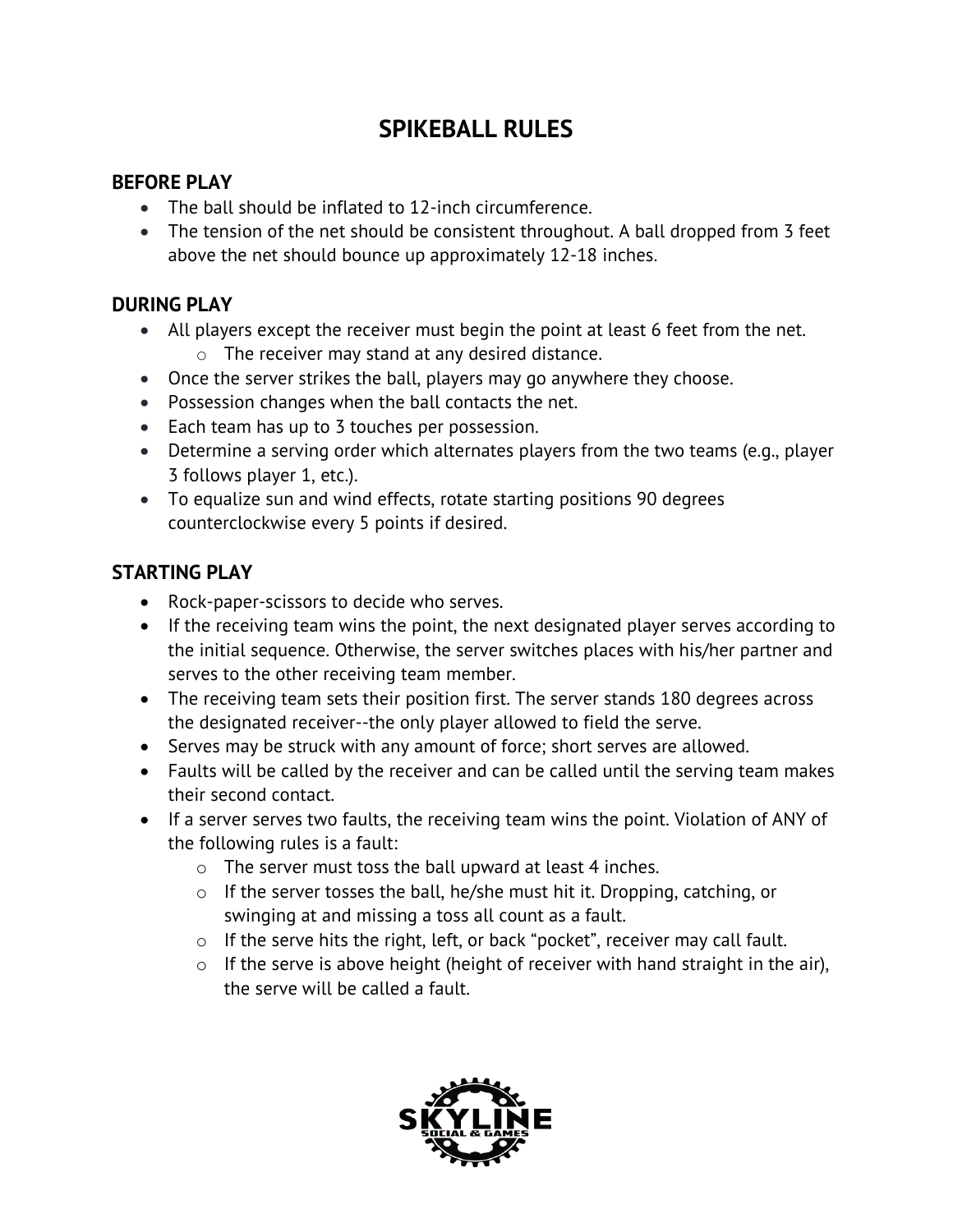## **SCORING**

- Spikeball is played using rally scoring; points can be won by the serving or receiving team.
- First two games are played to **21**, third to **15.**
	- o Games must be won by two.
	- o Three games will be played no matter what.
- The rally ends and a point is awarded when:
	- $\circ$  The ball contacts the ground or otherwise isn't returned onto the net within 3 touches.
	- o The ball is hit directly into the rim at any time, including on a serve.
	- o The ball bounces and falls back onto the net or rim.
	- o The ball clearly rolls across the net.

## **RALLIES**

- Touches must alternate between teammates. Consecutive touches by one player result in a loss of a point.
- The ball must be contacted cleanly, not caught, lifted, or thrown. Players may not hit the ball with two hands, even if placed together "volleyball style".
- Players may use any individual part of their body to hit the ball.
- After the serve, any unusual bounce (e.g., pocket) that does not contact the rim is legal and playable.
- A shot which lands on the net, rolls into the rim and then off the net e.g., roll-up) is played as a pocket, not a direct rim hit.
- If teams cannot determine the legality of a hit, replay the point.

## **INFRACTIONS**

- Remember: player safety is paramount.
- Defending players must make an effort not to impede the offending team's possession or play on the ball.
- If an offender collides with a defender, or a defender's position prevents a markable offensive play on the ball, the infracted player may call "hinder" to force a replay of the point.

## **SUBSTITUTES**

Substitute players are allowed. Teams are responsible for finding substitute players. Subs may enter between games, but not between rounds.